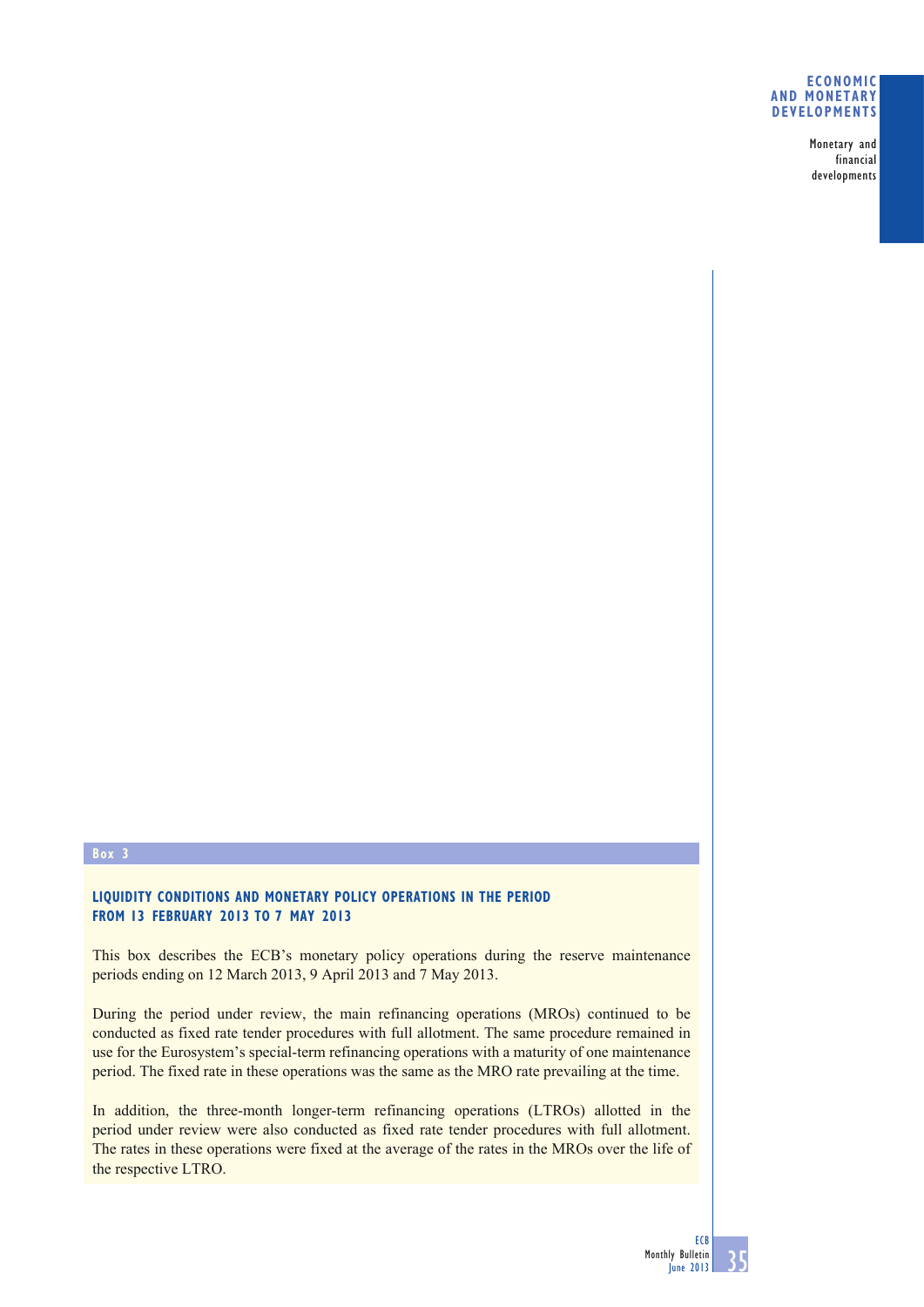In line with the decision of the Governing Council on 8 December 2011 to implement measures to support bank lending and liquidity in the euro area money market, banks participating in the two three-year LTROs allotted in December 2011 and February 2012 were offered the option of early repayment after approximately one year, starting on 30 January 2013 and 27 February 2013 respectively.

Finally, the Governing Council decided to keep the key ECB interest rates unchanged during the period under review.

## **Liquidity needs of the banking system**

During the period under review, the banking system's aggregate daily liquidity needs – defined as the sum of autonomous factors and reserve requirements – averaged  $E$ 595.1 billion. This was  $\epsilon$ 19.4 billion higher than the daily average recorded in the previous three maintenance periods (i.e. the period from 14 November 2012 to 12 February 2013). Reserve requirements stood at  $\epsilon$ 105.1 billion on average over the three maintenance periods under review, continuing the slightly decreasing trend observed in the previous three maintenance periods (when they averaged €105.9 billion). At the same time, autonomous factors increased by €20.3 billion to €490.0 billion on average. This figure comprised a drop in government deposits held with central banks and in banknotes in circulation, and an average increase in domestic assets, but the net increase in average terms of autonomous factors in the euro area was mainly explained by the sharp decrease in claims on euro area credit institutions denominated in euro (recorded under "other autonomous factors").

Current account holdings averaged  $\epsilon$ 357.1 billion during the period under consideration, marking a decrease of  $E131.4$  billion compared with the previous three reserve maintenance periods. As in



36 ECB Monthly Bulletin June 2013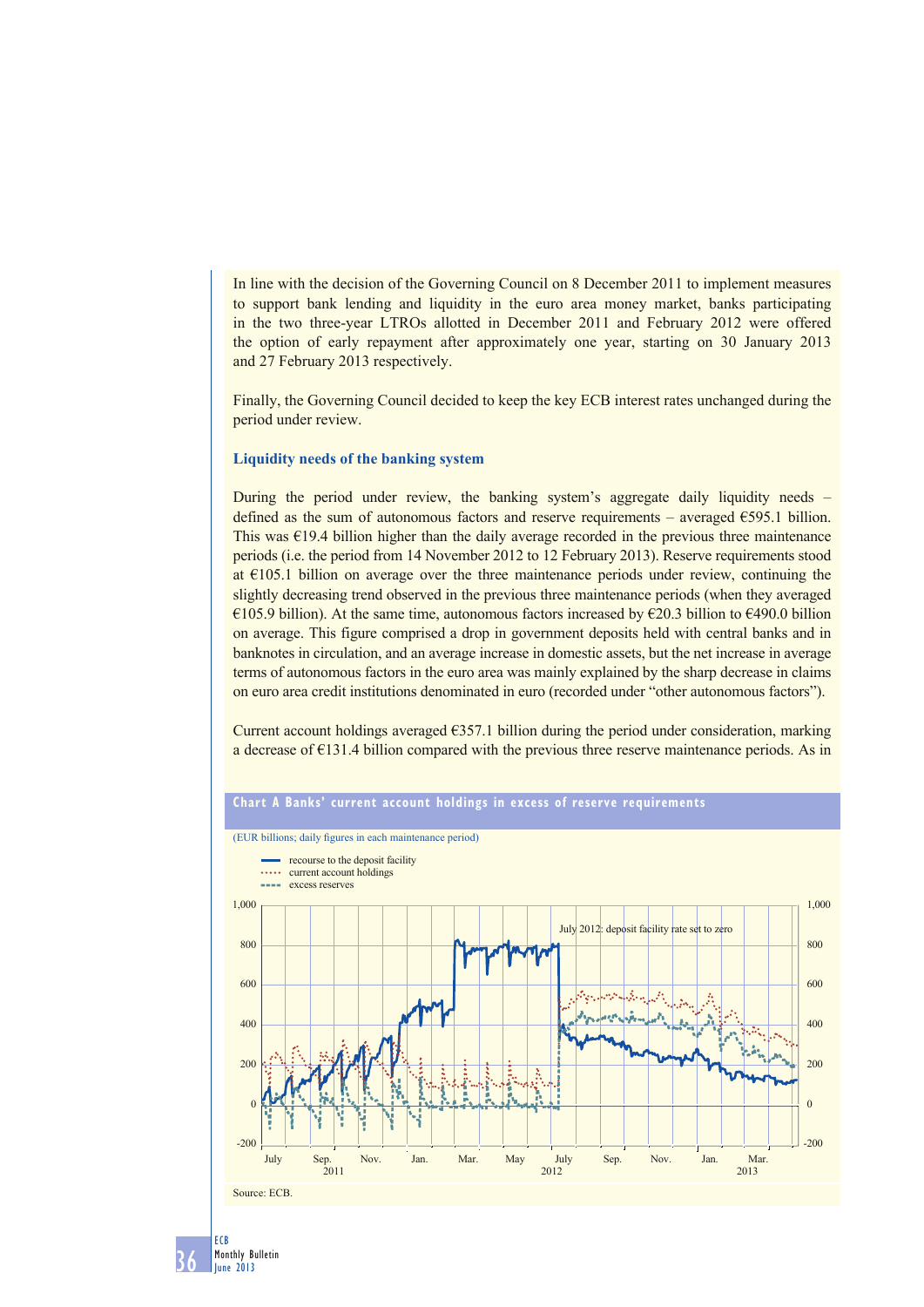## **ECONOMIC AND MONETARY DEVELOPMENTS**

Monetary and financial developments

the previous period, such large current account holdings can be attributed to the reduction of the deposit facility rate to zero in July 2012, which significantly reduced the incentive for banks to transfer their excess liquidity overnight to the deposit facility. During the three reserve maintenance periods under review, recourse to the deposit facility decreased considerably, by  $\epsilon$ 88.5 billion to €131.2 billion (see also the section of this box entitled "Use of standing facilities"). The drop observed since the end of January 2013 is largely linked to LTRO repayments and a corresponding reduction in outstanding liquidity.

# **Liquidity supply**

During the period under review, total net liquidity supplied by means of open market operations averaged  $\epsilon$ 977.5 billion. This represents a significant decrease of  $\epsilon$ 198.4 billion relative to the previous three maintenance periods. Tender operations<sup>1</sup> provided an average of  $\epsilon$ 709.3 billion,  $\epsilon$ 190.7 billion less than in the previous review period (see Chart B).

As regards the weekly MROs, the daily liquidity supplied was stable throughout the review period and stood on average at  $E122.4$  billion, up from an average of  $E92.1$  billion in the previous three reserve maintenance periods.

Overall, longer-term liquidity dropped by  $\epsilon$ 223.5 billion in comparison with the previous three maintenance periods. The special-term refinancing operations with a maturity of one maintenance period provided a daily average of  $\epsilon$ 5.7 billion (compared with  $\epsilon$ 14.0 billion in the previous review period), while the three-month LTROs provided  $\epsilon$ 23.8 billion of liquidity on average, compared with  $\epsilon$ 30 billion in the previous review period. Finally, the liquidity provided in the review period through the two three-year LTROs averaged  $\epsilon$ 762.3 billion daily, compared with €971.5 billion in the previous three maintenance periods. This decrease was primarily due to the fact that Eurosystem counterparties opted to repay early outstanding liquidity provided by the two three-year LTROs. By the end of the period under review, euro area banks had voluntarily repaid a total of €278.8 billion in relation to the two operations. These repayments reduced the level of excess liquidity in the market during this period.

The combined outstanding amounts of the first and second covered bond purchase programmes (the CBPP and CBPP2) and





1 Tender operations include main refinancing operations, longer-term refinancing operations and fine-tuning operations (both liquidity-providing and liquidity-absorbing).